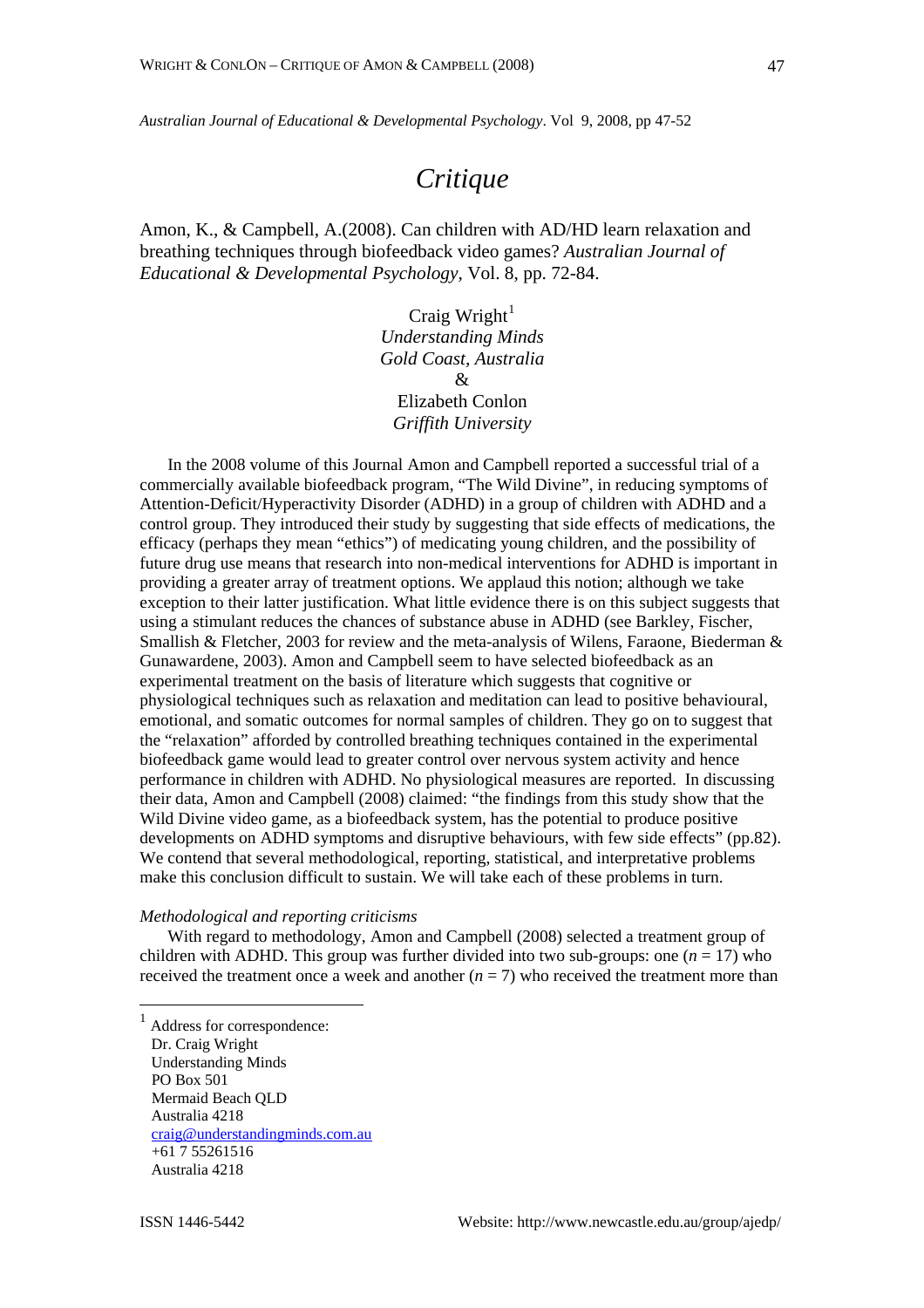once per week. The latter either attended twice or three times according to the Amon and Campbell's Method. However, there is no report of how many of the 7 students attended twice or three times. The control group consisted of 12 children who were not diagnosed with ADHD; ten of whom attended training once a week, with two children attending more than once a week. Of the latter, there is again no mention of whether either attended twice or three times. We would like to see this information reported as it pertains to the intensity of the intervention. In addition, while Amon and Campbell recognise the difficulties created by unequal sample sizes, with  $n = 2$  in a single group, the study has questionable external validity as two children are unlikely to be representative of performance within the population. Finally, there is insufficient power generated in a group of this size to made any conclusions from tests of statistical significance be they parametric or non-parametric.

The number of parents from both the ADHD and control groups was reported to be fewer than the number of children in the study. For example, there were 24 children in the ADHD group and only 19 parents. In the control group there were 12 children and 8 parents. These descriptive data suggest that the authors used more than one child from a single family. If true, this information should have been reported, as it influences the independence of the scores obtained for each child. In addition, if more than one child from a family participated, the scores obtained from a single parent may have had a large influence on the overall results, questioning the ability of the study to make general statements about the population.

Of the treatment groups, 62.5% were already taking a stimulant medication or atomoxetine. No attempts were made to determine whether the effects of the treatment differed for children on medication when compared to children who were not (or at least none was reported). Medication was however, used to explain unpleasant side-effects reported in the treatment program (p. 80).

Each participant, control and treatment, attended a University clinic where they engaged in the breathing/biofeedback treatment for 45 minutes per session. The treatment itself is not well described; certainly not to the point of being replicable even if purchasing the commercial software, and perhaps even then, given that Amon and Campbell (2008) state that a researcher guided the child through the game, helped when they needed direction, or "aided in motivating with the breathing technique required for an activity" ( $p$  75). We would like more detail on the treatment, particularly on the role of the experimenter which does not seem part of the commercial "Wild Divine" program and which would therefore be vital in attempts to replicate.

Amon and Campbell also failed to report the range of scores for their pre-treatment questionnaires. They reported means and standard deviations which only allow the reader to *assume* that the scores obtained for each group represented a profile of children with or without ADHD. However, if ranges were to be reported, it would have provided the reader with some indication of the upper and lower limits of severity of the difficulties experienced by children in each group. Without ranges the reader is left with the uneasy feeling that the groups may not be as different as one might think. This difficulty is exacerbated by use of an unstandardised measure of ADHD which created further difficulty in interpreting these scores.

Finally, Amon and Campbell chose as outcome measures the Strengths and Difficulties Questionnaire (SDQ; which should be attributed to Goodman, 1997), an unstandardised ADHD questionnaire based on DSM-IV-TR (APA, 2000), and an unstandardised questionnaire that asked subjective questions of parents regarding their perception of how difficult and frustrating their child found the 'Wild Divine' game. The SDQ was an interesting inclusion as a general measure of psychopathology. However, given the lack of questions specific to ADHD it is not a measure that has validity when evaluating treatment effects on the core symptoms of ADHD, particularly when it appears that an overall score and not individual dimension scores were used.

The ADHD questionnaire was apparently based upon the DSM-IV-TR (APA, 2000). One might assume the measure to be valid given that a number of other similar measures are used operationalise the DSM-IV-TR symptoms using a 4-5 point Likert scale. Nevertheless, given the cheap (and in some cases free) and easy availability to standardised questionnaires that also have normative data (e.g., the Disruptive Behaviour Rating Scale; Barkley & Murphy,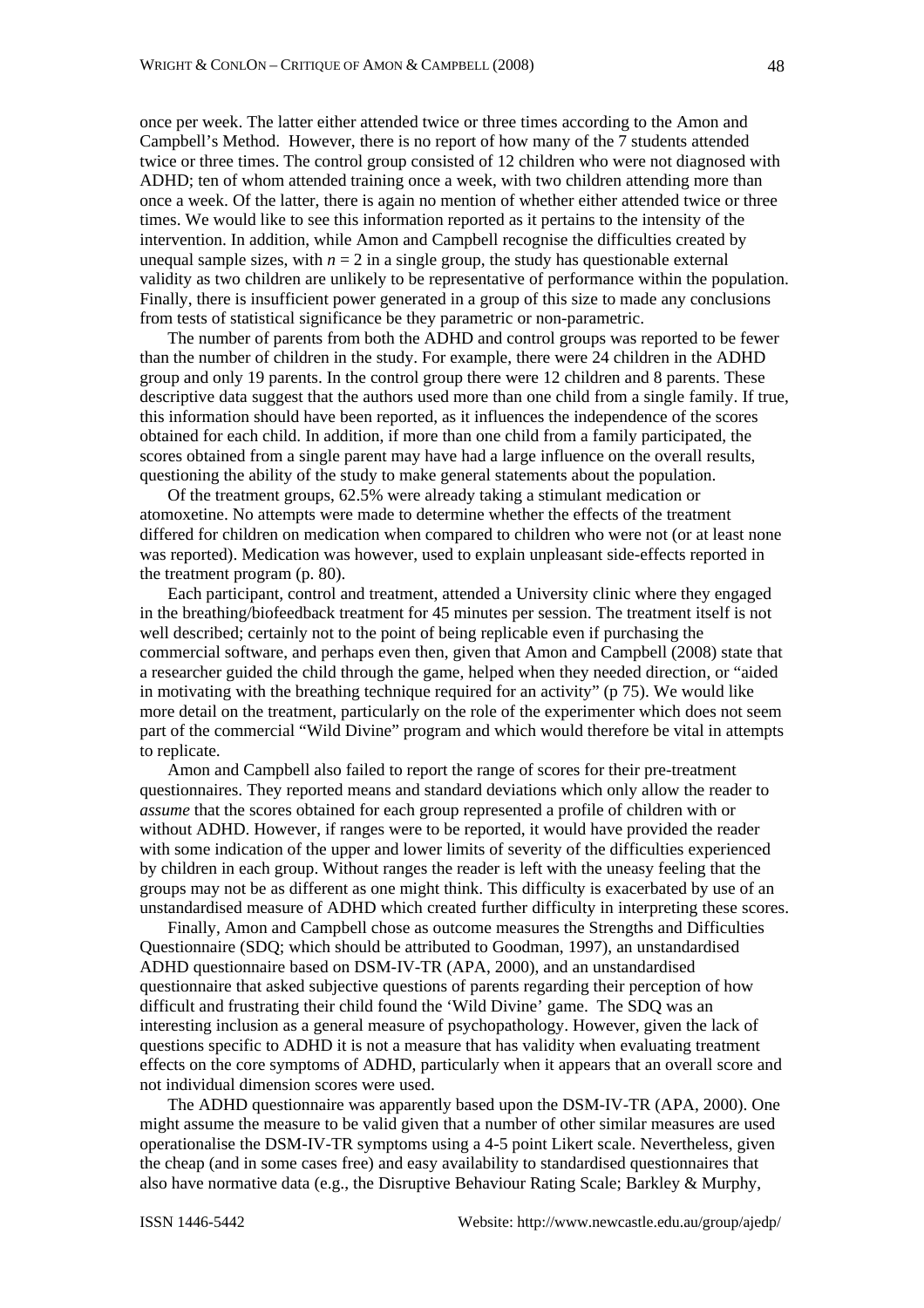2006), one wonders why the authors chose to develop and report an unstandardised measure for which no normative data were available. In addition, the questionnaire was not reported in an Appendix of the paper, making conclusions based on this measure even more difficult. Furthermore, ADHD is a condition that may be defined by inconsistency and by differing behaviour across situations. In future studies we suggest that measures of impairment, such as the School- and Home-Situations Questionnaires (Barkley & Murphy, 2006) or the Children's Impairment Rating Scale (e.g., Fabiano & Pelham, 2002), be used to investigate treatment effects on ratings of social, family, and academic impairment across settings.

The information provided by the Wild Divine questionnaire may have been interesting in providing a fuller description of the treatment. However, given its subjective and unstandardised nature and because the items do not relate to symptoms of ADHD, it should be discounted as evidence for treatment effects. Amon and Campbell's reporting of this questionnaire also reveals further methodological difficulties. They reported that the "majority of parents (54%) in the experimental group reported that their children did practice (*sic*) the breathing techniques they learned through the game, away from the sessions" (p. 79). Based on this information, it would seem impossible to conclude with certainty that it was the treatment that resulted in the subjective changes in parents' judgments about behaviour when it may have resulted from *some* parents' satisfaction with their children practising the breathing strategies in the home setting.

#### *Statistical criticisms*

There are a number of statistical criticisms associated with this paper. First, based on a large number of tests of statistical significance, the authors appear solely to base conclusions on findings of statistically significant effects (NHST; i.e.,  $p < .05$ ), a persistent problem which has plagued the psychological and education literature. Second, the way these tests were conducted produced contradictory findings, which in view of the third criticism make the results almost impossible to follow. The lack of clear description of the results with reports is the third criticism. Different descriptions of the same data were provided of the same statistical tests or outcomes within various sections of the manuscript. While some mean scores were reported these appeared sporadically and often failed to correspond to the statistical tests conducted. Finally, there was no evidence presented that provided any indication of the practical or clinical meaningfulness of these data either for the groups of children used, or for individuals within the ADHD groups. These criticisms will be discussed for each the SDQ and ADHD measures.

Criticism of NHST is typically twofold and dates back at least to Rozeboom (1960), Meehl (1967), and Cohen (1990; 1994). The first problem is that NHST is based on the assumption that the null hypothesis  $(H<sub>0</sub>)$  is exactly true in the population; however, the  $H<sub>0</sub>$  is always false in the population given sufficient power (Campbell, 2005; Cohen, 1994). The corollary of  $H_0$  always being false in the population is that finding a statistical significant effect is a trivial matter of simply having a large enough sample size (Kirk, 1996). Many prominent researchers have advocated that, along with means, the 95% confidence intervals should be reported. These are useful when comparing findings across studies and when evaluating stability (e.g., Cohen, 1994; Kirk, 1996; Rozeboom, 1960; Wilkinson & APA Task Force on Statistical Inference, 1999).

The second problem with NHST is that a significant *p*-value does not describe the magnitude of the effect or the practical significance of a result (e.g., Cohen, 1992; Vacha-Haase & Thompson, 2004). Thus, many studies report statistically significant results (i.e., *p* < .05), even though the magnitude of the effect has little practical value (Ives, 2003). To avoid this problem, recommendations have been made for inclusion of effect size data to measure the practical meaningfulness of studies in which *p* values are used (Wilkinson & APA Task Force on Statistical Inference, 1999).

By using the means, standard deviations, and group sizes presented sporadically by Amon and Campbell, only a small number of effect sizes could be estimated. Those that are relevant and calculable are included in the discussion of the individual measures (i.e., the SDQ and ADHD questionnaire). For future reference, at a bare minimum, the means and standard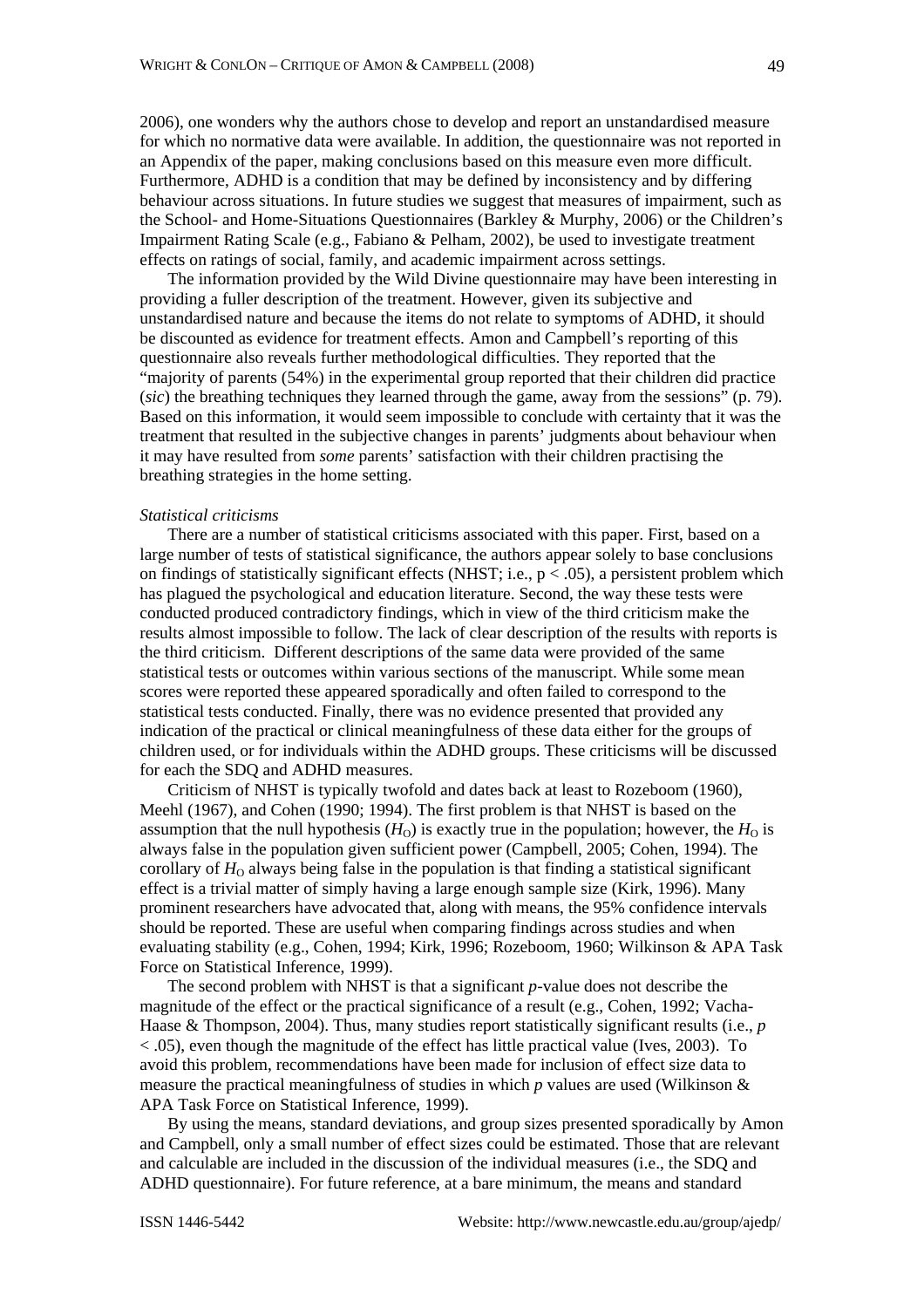deviations for each effect should be reported (Wilkinson et al., 1999) so that readers can estimate the size of effects.

# *SDQ data*

This section of the Results is confusing and difficult to follow. While many statistical tests are presented, description of these findings is minimal. First, a statistically significant difference between the ADHD and control groups was reported, which is expected given the different diagnoses of individuals in the groups. Based on Figure 1, which presented the mean of each group (no measure of error was reported) at pre- and post intervention, a statistically significant multivariate interaction was then reported between time and group. No explanation of this interaction was provided.

Further complicating interpretation is that when the ADHD group was divided into those who attended once weekly versus those who attended more frequently (effects not evaluated in the omnibus ANOVA), children who attended one session per week showed a significant reduction in SDQ scores from pre- to post- intervention, while children attending multiple sessions did not. Given that the intensity of any intervention might be considered to be an important moderator of effect size (i.e., the higher the intensity, the stronger the effect), this seems an odd result and is not explained by the authors. The authors confirmed these findings with non-parametric statistics. However, neither means, medians, nor standard deviations were presented. In the following paragraph, means and standard deviations were presented for attendance frequency for pre-intervention,  $(M = 26.82, SD = 5.18)$  and post intervention,  $(M = 26.82, SD = 5.18)$  $25.00, SD = 8.14$ ). However, to which groups these data refer is not reported; nor do these means correspond to those presented in Figure 1 (p.77).

Further multivariate results were reported that show there were no statistical differences when comparing attendance frequency for the children with ADHD. The conclusion reported at this point was that attendance at either single or multiple weekly sessions failed to influence outcome on the SDQ. These effects are not consistent with the different effects of single and multiple session attendance reported in the previous paragraph. Further in additional analysis, it was claimed by the authors that both the single- and multiple-timesweekly strategies produced statistically significant improvements on the SDQ, with the multiple sessions resulting in greater gains (p. 81).

Furthermore, the authors reported that neither group moved from their SDQ category (i.e., the group with ADHD were remained in the "abnormal" range and the control group remained classified as "borderline" based on the SDQ conventions). Calculations of the effect sizes for the SDQ variable using Cohen's *d* based upon the reported means and standard deviations was .55 for the experimental group, which is considered moderate. The effect size from pre- to post-intervention for the control group produced a Cohen's *d* of .05, a negligible effect. While these effect size calculations suggest that some reduction in symptomatology was reported for the ADHD group, the clinical significance of these findings is unknown, as children with ADHD remained in the abnormal range of this general measure of symptoms of psychopathology. Together, these findings are certainly inconsistent with the reported interpretation given by the authors that "*both the experimental and control groups had significant reductions in the SDQ questionnaire, resulting in improvements in behaviour in the final session*" (p. 81).

In the Introduction, one of the important justifications for conducting the study was the reported effectiveness of relaxation training in normal functioning children. On this basis it would have been expected that there would have been some success in treatment for the psychological distress reported in the control group. Yet, there was no statistical significant effect for the control group; who despite being 'controls' fitted the SDQ descriptor of "borderline" thus indicating that at least some were experiencing emotional or behavioural difficulties. The authors make no attempt to explain this apparent anomaly.

#### *ADHD questionnaire*

The main statistical effect Amon and Campbell (2008) reported with regard to their ADHD questionnaire was a time  $\times$  group interaction. In contrast to analysis using the SDQ,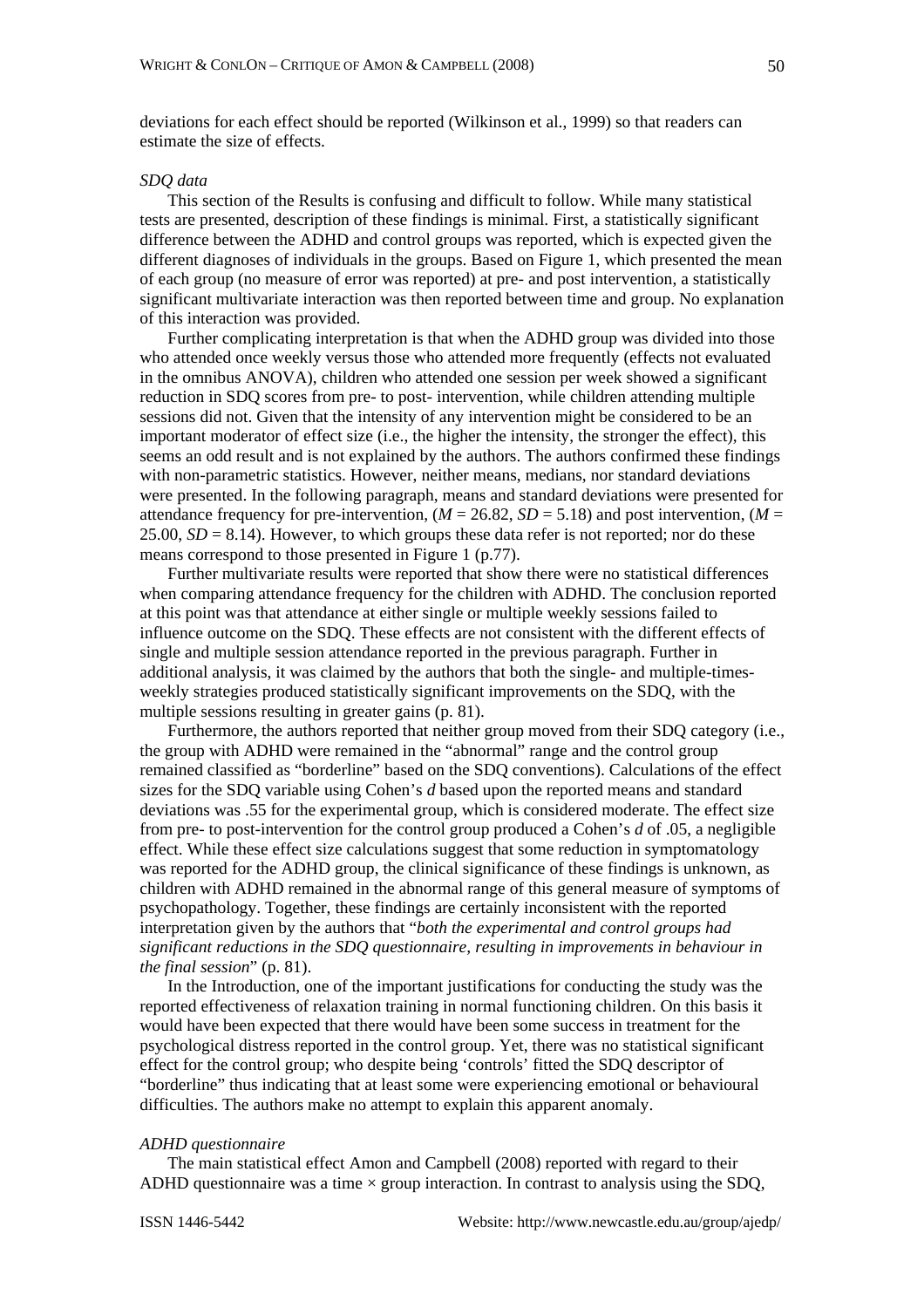scores on the ADHD questionnaire were presented for pre-test, diary 2, diary 3 and diary 4, which were presumably obtained at one, two and three month intervals (although this does not appear to be explicitly reported). There are four measures presented in Figure 2 (p.78), which appear to describe the group  $\times$  time interaction effect. Inspection of Figure 2 suggests some reduction in the parental reports of ADHD symptoms within the group with ADHD, but not for the control group. Multiple t-tests for the ADHD group were reported and a statistically significant reduction in symptoms of ADHD claimed between diaries 1-2 and 2-3, with no statistical differences between diaries 3 and 4. When changes across time were evaluated for the ADHD group who either attended multiple or single sessions, no treatment effect was found for children attending multiple sessions. However children attending single weekly sessions were reported to improve between diary 1 and 2, and diaries 2 and 3, but not between Diary 3 and 4 (p. 79). No descriptive statistics were presented and when further statistical analysis was conducted, Amon and Campbell reported that the number of sessions attended variable did not influence outcome (p. 79). The reader's confusion is justified as this conclusion contradicts the interpretation of outcome of the multiple t-tests reported in the preceding paragraphs. Finally, no significant changes were reported for the control group (p. 79), yet in the Discussion it was reported that significant improvements in scores on the ADHD questionnaire were obtained by the control group (p. 81).

In summary, Amon and Campbell (2008) presented a study with numerous methodological, statistical, and interpretative flaws. In carrying out evaluations of interventions, researchers have an obligation to conduct high quality studies and to present data with clarity. At the every least, the method should be replicable and the psychometric properties of the outcome measures fully described. Two influential papers on the reporting of research in psychology and intervention studies are the Wilkinson paper on statistical reporting in Psychology (Wilkinson & the Task Force on Statistical Inference, 1999) and Jacobson and Truax (1991). The latter emphasises the critical need to evaluate the clinical significance of the results in any intervention study. Both emphasise the importance of clear and accurate description of findings over reporting of multiple tests of statistical significance, which are in many cases impossible to interpret meaningfully.

The clinical meaningfulness of the measures used within a study is pertinent to the clinical significance of the study itself. In this study (Amon & Campbell, 2008) the ADHD questionnaire was unstandardised and the reader therefore has no way to determine the range of 'normal'. In the absence of this information one might assume that the control group represents "normality". Even if this were the case, and it is impossible to tell from the descriptive statistics presented, examination of Figure 2 (p.78) indicates that the ADHD group still scored substantially higher on the measure than the control group and were far from having "normal" scores. In addition, measures that constitute the amount of change required from pre- to post-intervention that indicate reliable change due to the treatment program (i.e., a reliable change index) and some measure of the clinical significance of the results must also be presented. Either a quantitative approach to clinical significance by determining the proportion of children in the ADHD group who return normal function following an intervention (e.g., Jacobson, Roberts, Berns, & McGlinchey, 1999) or a measure of the social impact of change (Kazdin, 2003) should be reported. This paper falls short of each of these criteria.

Our aim in writing this critique is simple. Although on the face of it unlikely to cause harm, alternative treatments for all developmental disorders may give a false sense that the symptoms and impairment are being addressed, thus delaying effective intervention. Clinicians reading this research report will be unable critically to evaluate the research results so would accept the analysis of the authors that this intervention has the potential to reduce psychological distress in both the ADHD and the control groups. The data do not support this conclusion. In addition, there are direct costs associated with the treatments as well as potential indirect costs such as loss of wages and time for working parents. In short, it should be clear that, while interesting, Amon and Campbell's data provide unconvincing evidence for biofeedback as an effective treatment for ADHD.